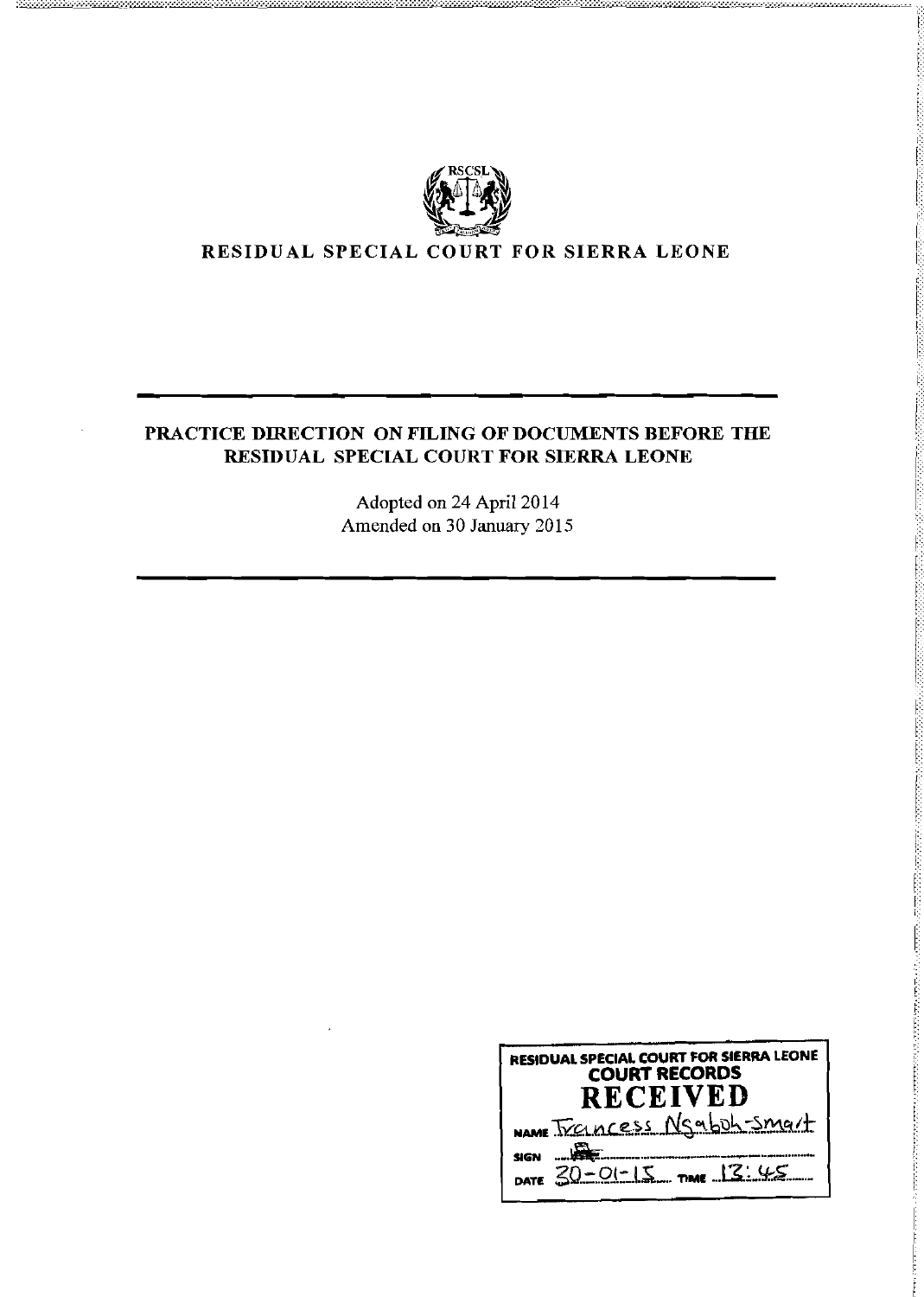## **Preamble**

The Registrar of the Residual Special Court for Sierra Leone (hereinafter "Residual Special Court"),

Considering the Statute of the Residual Special Court for Sierra Leone (hereinafter "Statute") as annexed to the Agreement between the United Nations and the Government of Sierra Leone on the Establishment of the Residual Special Court for Sierra Leone, signed on II August 2010, and in particular Article 15 thereof;

Considering the Rules of Procedure and Evidence of the Residual Special Court for Sierra Leone (hereinafter "Rules") as applicable pursuant to Article 16 of the Statute;

Hereby issues the Practice Direction on Filing of Documents before the Residual Special Court for Sierra Leone (hereinafter "Practice Direction") pursuant to Rule 33(D) of the Rules.

### **Definitions**

For the purpose of this Practice Direction, the following shall mean:

| <b>Amicus Curiae:</b>         | A State, organisation or individual invited or granted<br>leave by a Chamber to appear before or make a<br>submission to the Chamber on any issue specified by<br>the Chamber pursuant to Rule 74 of the Rules.     |
|-------------------------------|---------------------------------------------------------------------------------------------------------------------------------------------------------------------------------------------------------------------|
| <b>Branch:</b>                | The relevant seat of the Residual Special Court in The<br>Hague.                                                                                                                                                    |
| <b>Case File:</b>             | All records filed by the Registry related to a case, which<br>falls under the competence of the Residual Special<br>Court.                                                                                          |
| <b>Case Reference Number:</b> | A case number comprised of the abbreviation of the<br>Residual Special Court (RSCSL); the year the case was<br>opened; the sequential number of the case; and the stage<br>or type of proceeding, where applicable. |
| $Chamber(s):$                 | Trial Chamber(s) and/or the Appeals Chamber of the<br>Residual Special Court, or a Single Judge, in<br>accordance with Article 12 of the Statute.                                                                   |
| Defence:                      | Counsel assigned to the suspect, accused or convicted<br>person to represent his or her legal interests, pursuant to<br>Rules 42, 43 and 45 of the Rules.                                                           |
| <b>Filing:</b>                | A record submitted by a Party, Chamber, Judge, or<br>Non-Party and registered and entered on the case file,<br>including but not limited to warrants, indictments,                                                  |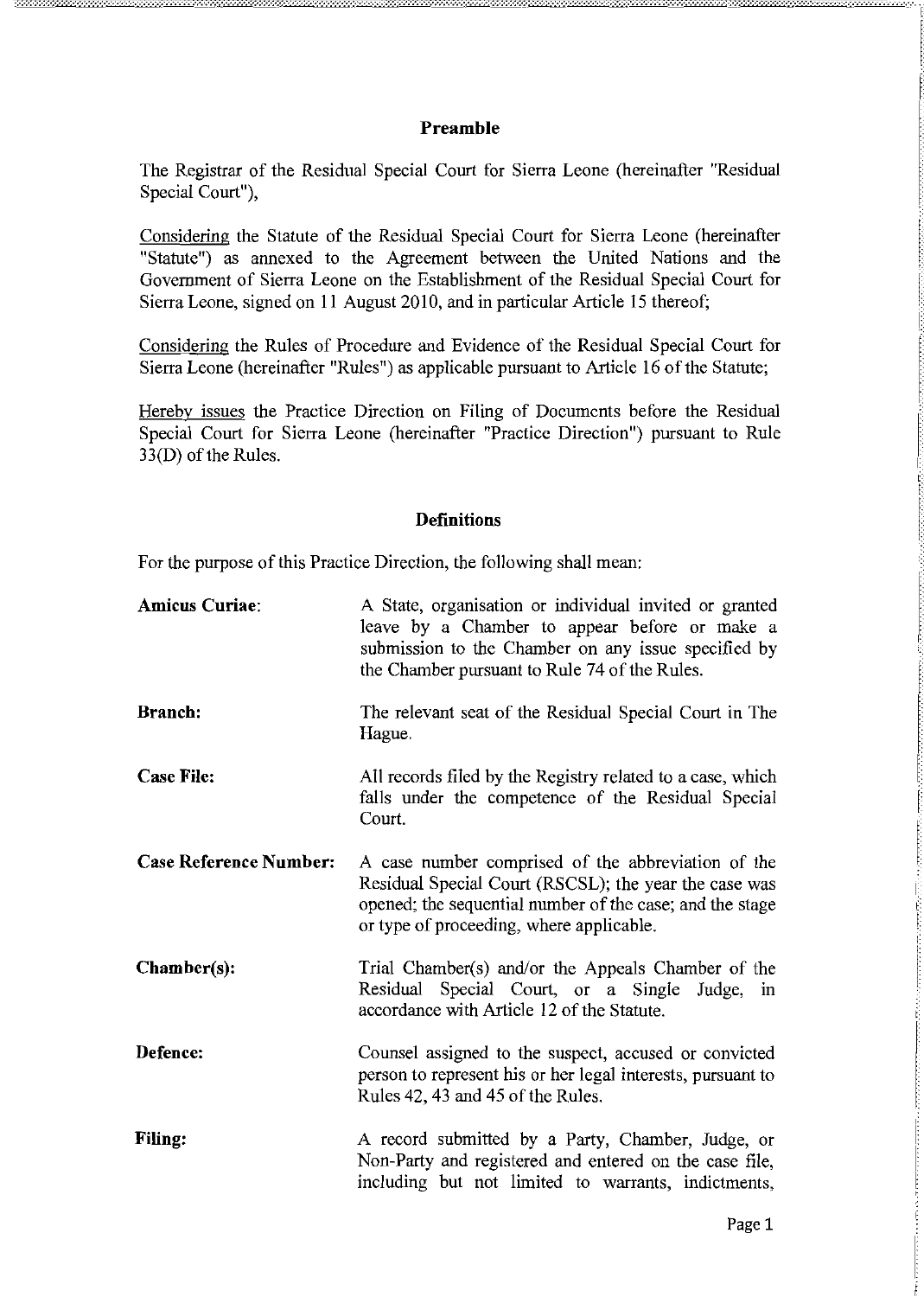|                                | motions, other submissions from Parties, other<br>submissions from Non-Parties, Decisions, Orders,<br>Judgments and sentences.                                                                                                                                                                                                          |
|--------------------------------|-----------------------------------------------------------------------------------------------------------------------------------------------------------------------------------------------------------------------------------------------------------------------------------------------------------------------------------------|
| <b>Non-Party:</b>              | An entity other than a Party authorized by a Chamber or<br>Judge to file records in a case before the Residual<br>Special Court, including Amicus Curiae or other<br>individuals, organisations and States.                                                                                                                             |
| <b>Official filing:</b>        | Original record submitted by the Chambers, a Party to<br>the case, or a Non-Party.                                                                                                                                                                                                                                                      |
| Party:                         | The Prosecution, the Defence or the SRA.                                                                                                                                                                                                                                                                                                |
| <b>Practice Direction:</b>     | This Practice Direction on Filings Made before the<br>Residual Special Court.                                                                                                                                                                                                                                                           |
| President:                     | The President of the Residual Special Court as referred<br>to in Article 2 of the RSCSL Agreement and elected<br>pursuant to Article $12(1)$ of the RSCSL Statute.                                                                                                                                                                      |
| Prosecutor:                    | The Prosecutor of the Residual Special Court as<br>referred to in Article 2 of the RSCSL Agreement and<br>Article 14 of the RSCSL Statute.                                                                                                                                                                                              |
| Registrar:                     | The Registrar of the Residual Special Court appointed<br>pursuant to Article 15 of the Statute.                                                                                                                                                                                                                                         |
| <b>Registry:</b>               | The organ of the Residual Special Court responsible for<br>the administration and servicing of the Residual Special<br>Court pursuant to Rule 33.                                                                                                                                                                                       |
| <b>Residual Special Court:</b> | The Residual Special Court for Sierra Leone established<br>by the Agreement between the United Nations and the<br>Government of Sierra Leone on the Establishment of a<br>Residual Special Court for Sierra Leone signed on 11<br>August 2010, with Statute annexed, and composed of<br>the Chambers, the Prosecutor and the Registrar. |
| <b>Rules:</b>                  | The Rules of Procedure and Evidence adopted by the<br>Residual Special Court pursuant to Article 16 of the<br>Statute, adopted on 1 January 2014.                                                                                                                                                                                       |
| <b>Special Court:</b>          | The Special Court for Sierra Leone established by the<br>Agreement between the United Nations and the<br>Government of Sierra Leone on the Establishment of a<br>Special Court for Sierra Leone signed.                                                                                                                                 |
| SRA:                           | Self-Represented Accused.                                                                                                                                                                                                                                                                                                               |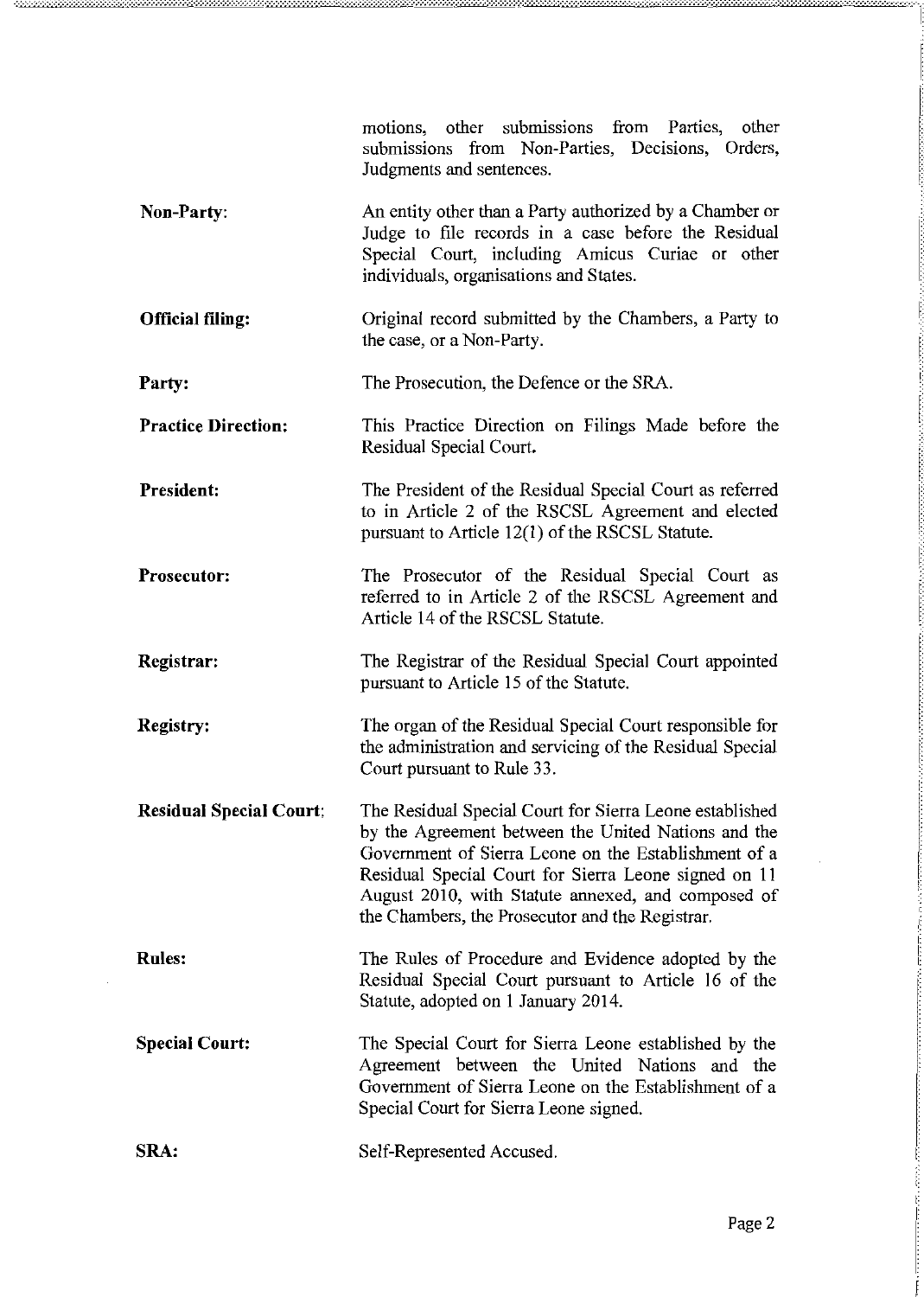The Statute of the Residual Special Court annexed to **RSCSL Statute:** the RSCSL Agreement.

## **Article 1-General Principles**

(A) Documents to be filed before the Residual Special Court in accordance with the Rules shall be submitted to the Registrar of the Residual Special Court or to his or her designated representative.

(B) Thereafter, the Registrar or his or her designated representative shall be responsible for the service of the filed documents, except where Article 16(D) of this Practice Direction applies.

## **Article 2 – Forms**

The forms used by the Residual Special Court with respect to the filing and service of documents shall be in a standard format issued by the Registrar or his or her designated representative. They shall be made available to the public.

# Article 3 - Opening and Numbering of Case Files

A case file shall be opened when a filing is submitted in a case for which no  $(A)$ case file exists before the Residual Special Court.

In addition the Registrar or his or her designated representative shall open a (B) new case file upon filing of:

 $(i)$ an application for deferral under Rule 9 of the Rules;

 $(ii)$ an indictment submitted by the Prosecutor for review and approval under Rule 47 of the Rules;

a request for the transfer and provisional detention of a suspect  $(iii)$ under Rule 40bis of the Rules; and

an indictment or order in lieu of an indictment for contempt  $(iv)$ proceedings under Rule 77 of the Rules.

 $(C)$ Only one case file shall be opened for each case. If two or more accused who are separately indicted are jointly tried, the original case files shall be closed and a new case file with a new case number shall be opened. If two or more accused who are jointly indicted are separately tried, the initial case file shall be separated and new case files with new case numbers shall be opened. A case file may be placed in several folders, whether public or confidential, which folders shall be numbered sequentially.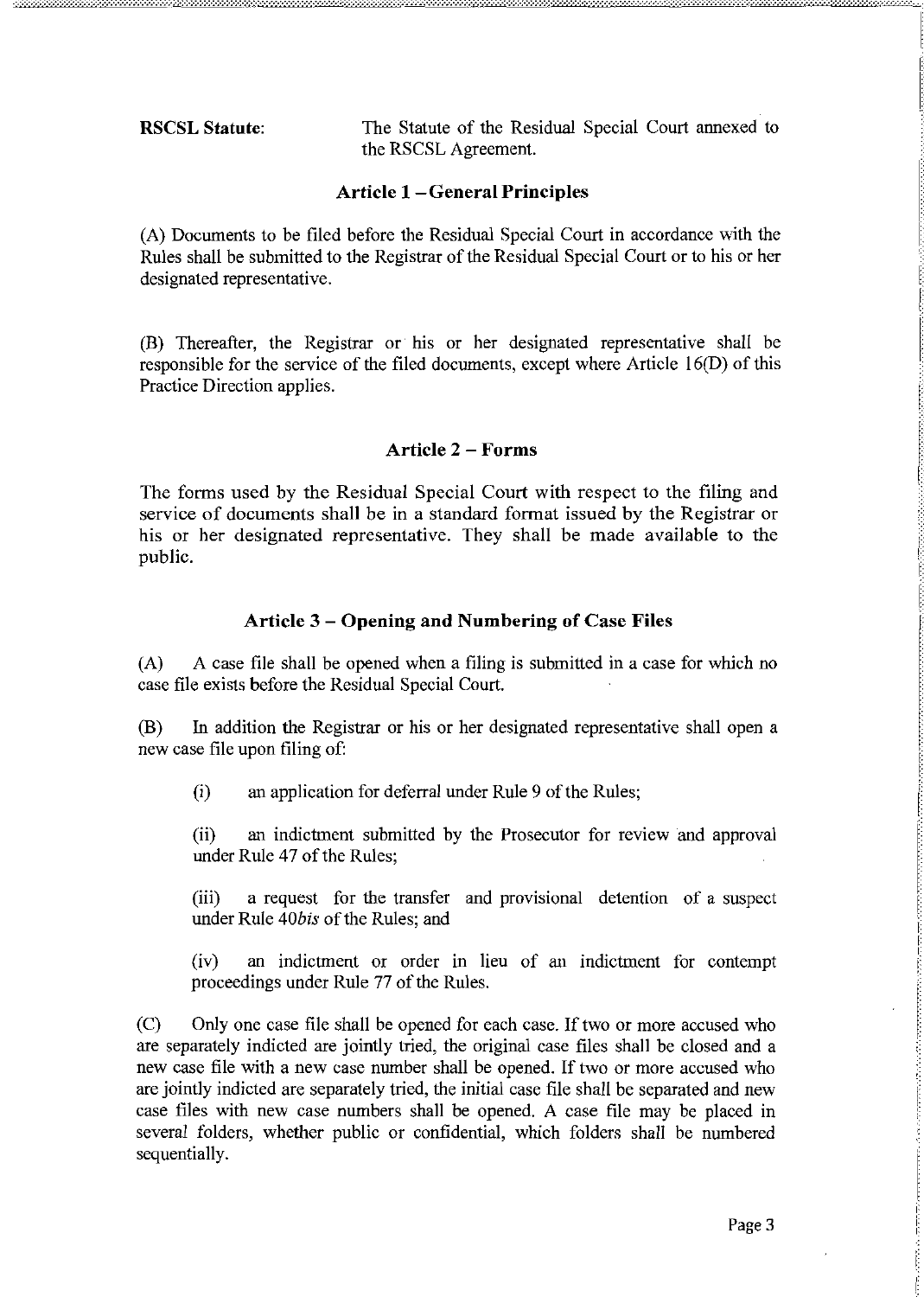(D) Each case falling under the competence of the Residual Special Court shall be given a case reference number consisting of the following symbols. Filings related to cases that were previously opened before the Special Court will retain their sequential numbering. (e.g., RSCSL-14-01-PD-001 for a new case filed before the Residual Special Court or RSCSL-03-01-ES-1200 for a filing in a case that had previously been opened before the Special Court).

(i) RSCSL = Residual Special Court for Sierra Leone;

(ii) 14 or  $03 =$ The year in which the filing was registered before the Residual Special Court or the Special Court (e.g. "14" for 2014 and "03" for 2003); and

(iii)  $01 =$  Sequential number of the case (e.g. "01" for the first case to come before the Residual Special Court);

(iv) PD or ES = Transfer and Provisional Division or Enforcement of Sentence

(v)  $001$  or  $1200$  = Number of the Document.

(E) The following letters shall be added after the case reference number to identify the stage or type of proceedings:

- $PD = Transfer$  and Provisional Detention;
- $\bullet$  I = Indictment:
- $D = Deferral;$
- $PT = Pre-Trial$ : From the opening of the case until the first trial hearing (i.e. opening statements);
- $T =$ Trial: From the first day of the trial phase hearing to the trial judgment;
- Tbis  $=$  Retrial following a decision of the Appeals Chamber;
- $A =$  Appellate Proceedings: From the first notice of appeal to the judgment on appeal. For appeals of proceedings designated by specific Rules, an "A" should appear before the suffix indicating the Rule (e.g. AR11bis);
- $ES = Entor cement$  of Sentence: For proceedings involving the enforcement of sentence as of the date the judgment becomes final;
- $R =$  Review proceedings;
- $R11bis = Ref.$  Proceedings pursuant to Rule 11bis of the Rules;
- $R77$  = Contempt proceedings pursuant to Rule 77 of the Rules.

## **Article 4 - Format of Documents**

- (A) All documents shall have the following information on the cover page:
	- (i) the case number;
	- (ii) the Judge or Chamber before which the document is filed;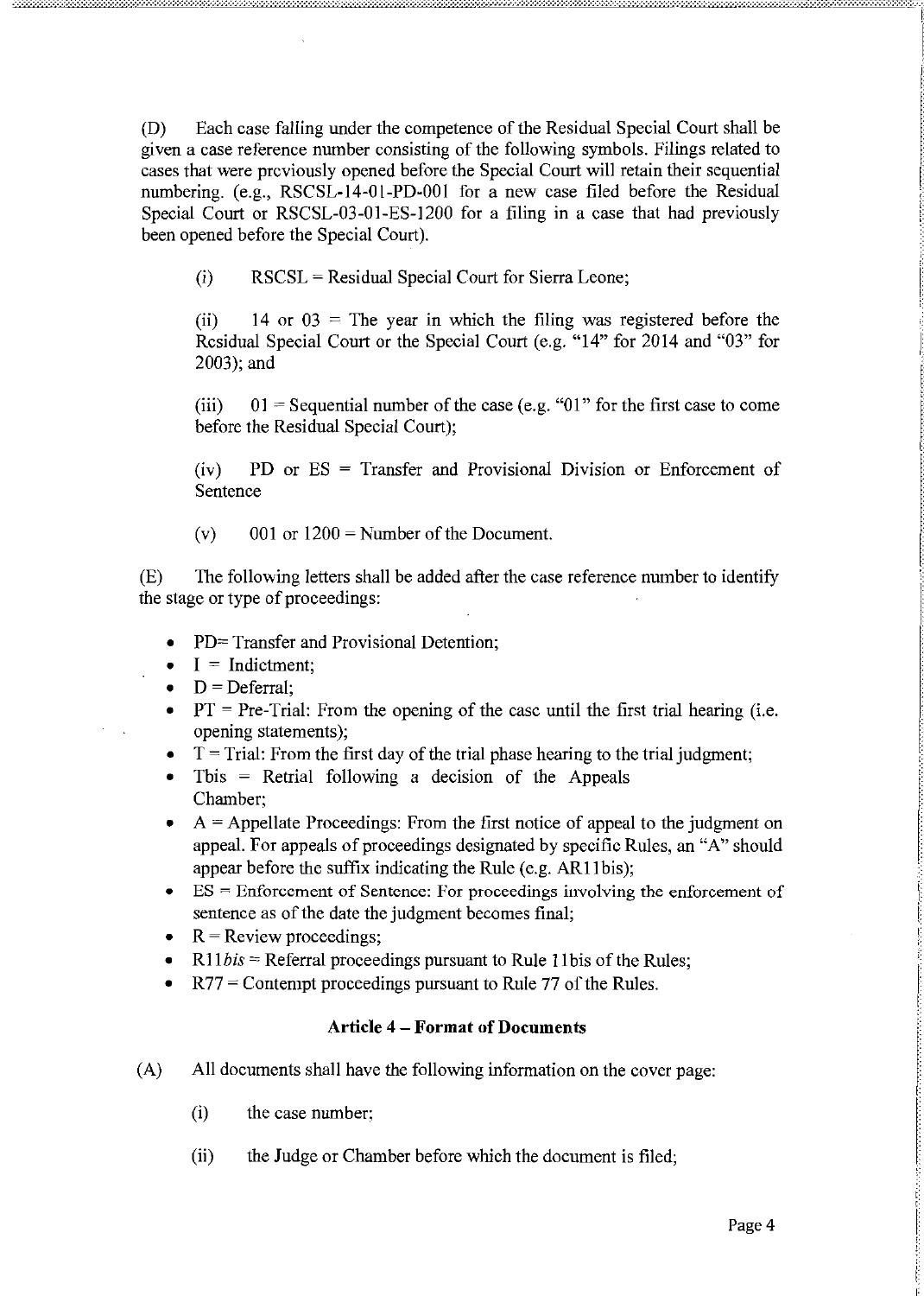- the date of filing:  $(iii)$
- $(iv)$ the title of the document:
- $\sigma$ f documents (PUBLIC, CONFIDENTIAL.  $(v)$ the type the STRICTLY CONFIDENTIAL or EX PARTE); and
- $(vi)$ the Parties and/or any other State, organization or person that shall receive the document filed.

 $(B)$ Where a Party, State, organization or person seeks to file all or part of a document on a confidential basis, the party shall mark the document as "CONFIDENTIAL" or "STRICTLY CONFIDENTIAL" and indicate on the relevant form the reasons for the confidentiality. The Judge shall thereafter review the document and determine whether confidentiality is necessary. In determining whether to mark a document "CONFIDENTIAL" or "STRICTLY CONFIDENTIAL", the Party, State, Organization or person shall be guided by the classification definitions in the 'RSCSL Records and information sensitivity, classification, declassification, handling and access policy'. Documents that are not filed confidentially may be used in press releases and be posted on the official website of the Residual Special Court.

 $(C)$ Each page of the document shall have the case number indicated as a footer.

- $(D)$ Each page of the document shall be one-sided.
- $(E)$ The title of the document shall be as precise as possible.

 $(F)$ Documents shall be submitted on A4 or  $81/2 \times 11$  inch size paper. Margins shall be at least 2.5 centimeters on all four sides. All documents shall be paginated, excluding the cover sheet.

The typeface shall be 12 point, "Times New Roman" font, with 1.5 line  $(G)$ spacing. An average page shall contain a maximum of 300 words.

Documents shall not be bound or stapled and shall not contain dividers, post-it  $(H)$ indexes or flags.

 $(I)$ Only the original document shall be submitted to the Registrar or his or her representative. No supplementary copies shall be accepted. Copies of photographs, audio tapes and video tapes which are submitted as part of the filing shall be provided in sufficient number for service on the Judge or Chamber before which the document is filed, the Parties and/or any State, organization or person that shall be served with the document.

 $(J)$ The document shall be signed with a clear indication of the name of the person who signed it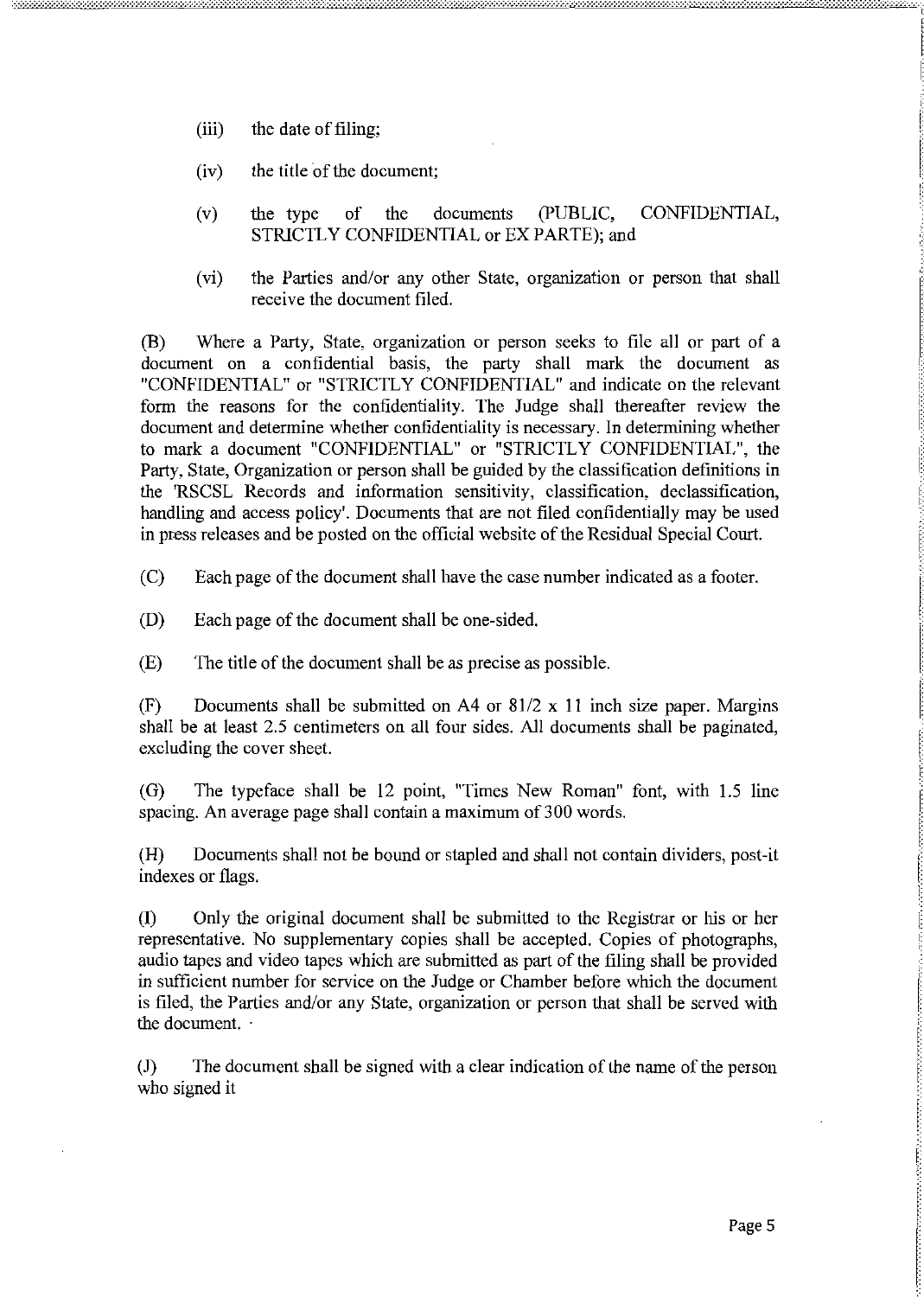## **Article 5 - Contents of Documents**

Doeuments filed before a Judge or Chamber shall eontain the following:

 $(i)$ a brief of the argument:

 $(ii)$ affidavit(s) or solemn declaration(s) affirming contentious facts, if the Party, State, organization or person filing the document requires the Judge or Chamber to make a determination on a question of fact; and

 $(iii)$ a list of authorities referred to in the document and copies of those authorities, as provided in Article 7(A) of this Practice Direction.

 $(iv)$ any reference to a previously filed document shall include the court record document number in addition to the title and date of that document.

## **Article 6 - Length of Documents**

Pre-trial briefs shall not exceed 50 pages or 15,000 words, whichever is  $(A)$ greater.

 $(B)$ Final trial submissions shall not exceed 200 pages or 60,000 words, whichever is greater.

 $(C)$ Preliminary motions, motions, responses to motions and replies to such shall not exceed 10 pages or 3,000 words, whichever is greater.

(D) Interlocutory appeals against decisions on motions shall be subject to the following:

- $(i)$ For leave to appeal:
	- the motion of a Party seeking leave to pursue an interlocutory  $(a)$ appeal shall not exceed 15 pages or 4,500 words, whichever is greater:
	- $(b)$ the response to such a motion shall not exceed 15 pages or 4,500 words, whichever is greater; and
	- the reply to such a response shall not exceed 7 pages or 2,100  $(c)$ words, whichever is greater;
- $(ii)$ For merits of interlocutory appeals:
	- the brief of an Appellant in an interlocutory appeal shall not  $(a)$ exceed 30 pages or 9,000 words, whichever is greater;
	- $(b)$ the response brief of a Respondent in an interlocutory appeal shall not exceed 30 pages or 9,000 words, whichever is greater;

l,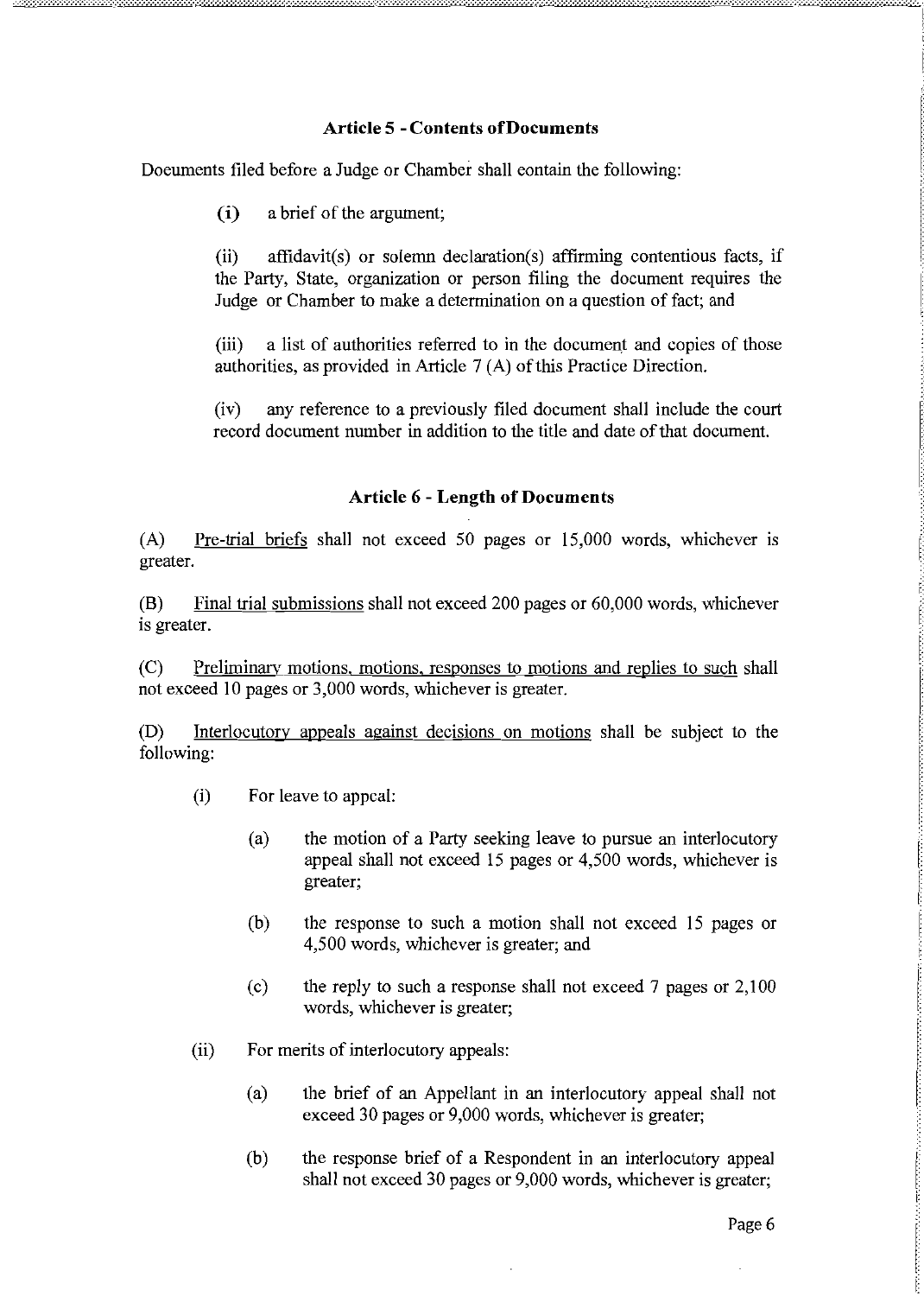- the reply brief of an Appellant in an interlocutory appeal shall  $(c)$ not exceed 10 pages or 3,000 words, whichever is greater.
- $(E)$ Appeals against judgments and sentences shall be subject to the following:
	- $(i)$ The brief of an Appellant against a judgment or a sentence shall not exceed 100 pages or 30,000 words, whichever is greater. Where the Prosecutor, as Appellant, files a consolidated brief against additional Respondents, a further 35 pages or 10,000 words, whichever is greater, may be filed in respect of each additional Respondent;
	- $(ii)$ The response brief of a Respondent on an appeal against a judgment or a sentence shall not exceed 100 pages or 30,000 words, whichever is greater. Paragraph (D)(i) applies mutatis mutandis to any response brief filed by the Prosecutor;
	- The reply brief of an Appellant on an appeal against a judgment or a  $(iii)$ sentence shall not exceed 30 pages or 9,000 words, whichever is greater. Where the Prosecutor, as Appellant, files a consolidated reply brief against additional Respondents, a further 10 pages or 3,000 words, whichever is greater, may be filed in respect of each additional Respondent.

Headings, footnotes and quotations count towards the word and page limits set  $(F)$ out in the present article. Any appendices or authorities do not count towards the page limit.

A Party, State, organization or person seeking to file a document which  $(G)$ exceeds the page limits set out in this article shall obtain authorization in advance from a Judge or a Chamber and shall provide an explanation of the exceptional circumstances that necessitate the oversized filing.

 $(H)$ The present article shall not apply to additional written submissions in connection with motions referred to the Appeals Chamber under Rule 72(E) and (F) of the Rules insofar as it is inconsistent with the Practice Direction on Filing Documents under Rule 72 of the Rules of Procedure and Evidence before the Appeals Chamber of the Special Court for Sierra Leone issued on 4 December 2013.

# Article 7 - Filing of Authorities

 $(A)$ Documents shall be filed with a list of the authorities referred to therein. Such list shall include the name, date and full citation for each authority, specifying which provision(s), paragraph(s) or page(s) are relied on. Where an authority is covered by paragraph  $(C)$  or  $(D)(i)$  below, the list shall also indicate the information required under those paragraphs.

(B) Documents shall be filed with copies of all authorities listed therein, including references, source materials, items from the record, exhibits and other relevant, nonargumentative material, with the exception of the following;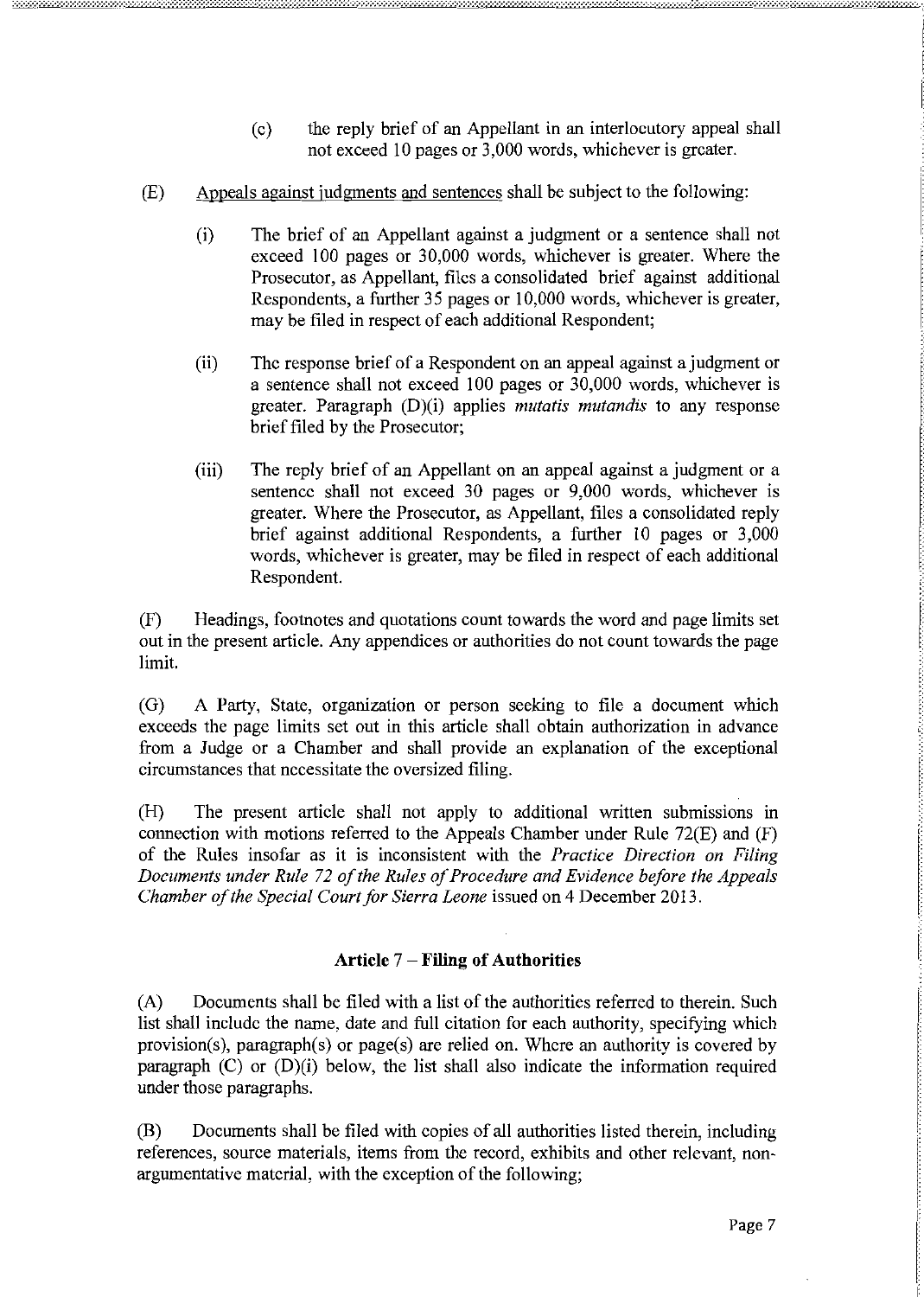- Documents of the Special Court and Residual Special Court:  $(i)$ 
	- the Agreement between the United Nations and the  $(a)$ Government of Sierra Leone on the Establishment of the Special Court for Sierra Leone and the Agreement between the United Nations and the Government of Sierra Leone on the Establishment of the Residual Special Court for Sierra Leone;
	- the Statute of the Special Court and of the Residual Special (b) Court;
	- the Rules of Procedure and Evidence of the Special Court and  $(c)$ of the Residual Special Court:
	- the Rules Governing the Detention of Persons Awaiting Trial  $(d)$ or Appeal before the Special Court for Sierra Leone or Otherwise Detained under the Authority of the Special Court and the Rules Governing the Detention of Persons Awaiting Trial or Appeal before the Residual Special Court for Sierra Leone or Otherwise Detained under the Authority of the Residual Special Court;
	- the Orders, Decisions, Judgments of the Special Court and of  $(e)$ the Residual Special Court; and
	- $(f)$ the Practice Directions of the Special Court and of the Residual Special Court;
- $(ii)$ Sierra Leonean legislation:
	- $(a)$ the Constitution of Sierra Leone, 1991;
	- $(b)$ the Special Court Agreement, 2002, Ratification Act, 2002 and the Residual Special Court for Sierra Leone (Ratification) Act, 2011;
	- the Prevention of Cruelty to Children Act, 1926;  $(c)$
	- $(d)$ the Malicious Damage Act, 1861; and
	- $(e)$ the Criminal Procedure Act, 1965;
- $(iii)$ International conventions and treaties;
- $(iv)$ Statutes and the Rules of Procedure and Evidence of:
	- $(a)$ the International Criminal Tribunal for Rwanda:
	- $(b)$ the International Criminal Tribunal for the former Yugoslavia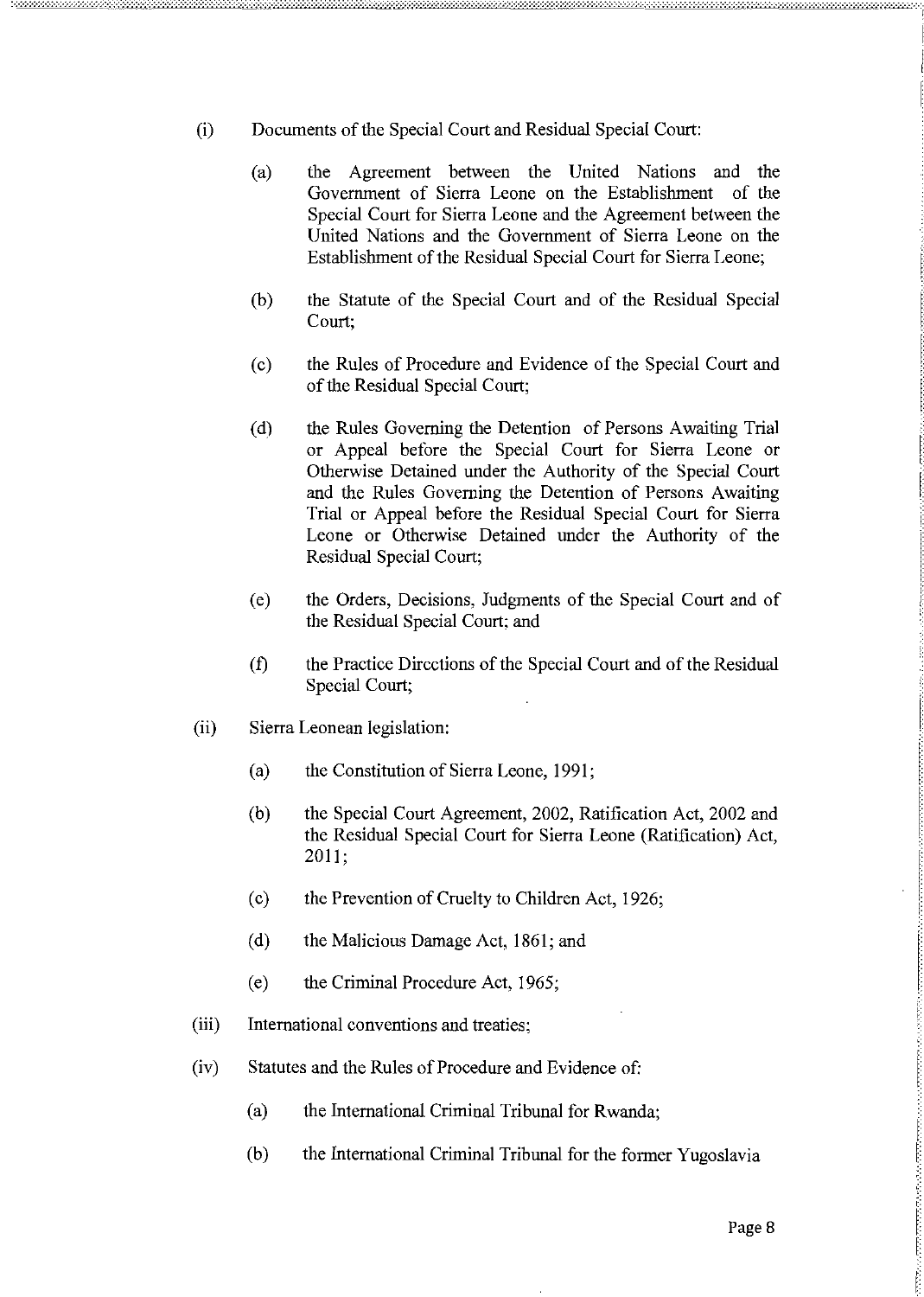- (c) the International Residual Mechanism for Criminal Tribunals;
- (d) the International Criminal Court.

(C) A Party, State, organization or person relying on an authority which has already been filed by that or any other Party, State, organization or person in the same case or proceeding shall not file the same authority, but shall indicate, in the list of authorities, the name and date of the document with which the authority was previously filed.

- (D) Subject to paragraph (E) below, where the authority is:
	- (i) jurisprudence, the entire document shall be filed unless the authority is readily available on the internet, in which case the relevant URL address shall be indicated on the list of authorities as part of the case citation;
	- (ii) an academic text, the entire chapter containing the relevant text shall be filed;
	- (iii) legislation, a copy of the relevant provision shall be filed; and
	- $(iv)$  an official UN document, a copy of the entire document shall be filed.

(E) Where an authority exceeds 30 pages, a copy of the first page of the authority and the relevant section of the text shall be filed along with a note specifying that the authority exceeds 30 pages.

(F) Where an authority is not filed, except where the authority is one of the documents listed in paragraph (B) above, a Judge or a Chamber may decide upon an appropriate sanction, which may include an order for clarification or re-filing or the refusal to allow reliance on that authority.

#### Article 8 - Translation of Documents

In accordance with Rule 3 of the Rules, documents to be filed shall be in English, except when a certified translation into English is attached.

#### Article 9 - Method of Filing Documents

(A) Documents submitted for filing with the Registry shall be submitted in either hard copy or electronic format, and delivered by hand, by fax, by post or by email to the Registrar or his or her designated representative.

(B) The Registrar or his or her designated representative shall establish and maintain a specific Court Records email inbox for receiving all records submitted for filing electronically.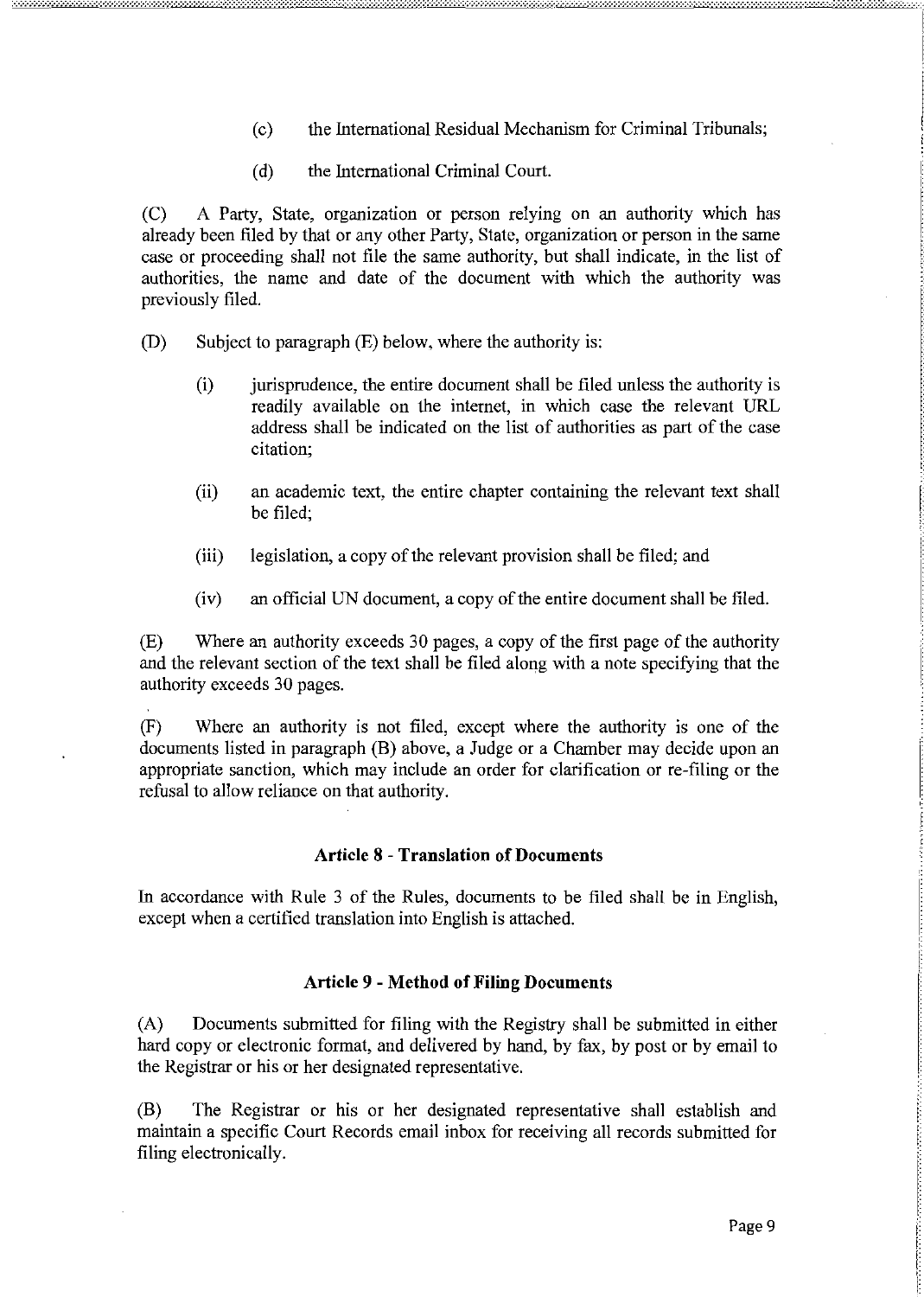(C) The date of filing is the date that the document was received by the Registrar or his or her representative.

(D) Hard copies submitted for filing shall be received during the business hours of the Residual Special Court in Sierra Leone or The Netherlands respectively.

(E) Electronic records may be submitted at any time, provided that any electronic record submitted for filing which is received after business hours but prior to midnight, local time at the respective office of the Residual Special Court, or on a weekend, holiday or other period during which the Residual Special Court is closed, will be filed with the date on which it was received as indicated by the date and time in the Court Records email inbox, and will be registered and distributed during the next working day.

(F) Correspondence directly addressed to and/or from a Judge, Registrar, Prosecutor, Defence Counsel or a Convicted Person are not official filings and shall not be included in the case file, unless such correspondence is submitted by the recipient to the Registry for filing in the case file. Correspondence, including notes for the file, not submitted for filing, shall be maintained in a separate correspondence file.

# **Article 10 - Certification and Registration of Records Submitted for Filing**

(A) Upon receipt of records submitted for filing in accordance with Article 9 of this Practice Direction, the Registrar or his or her designated representative shall register the record submitted for tiling according to the procedures set out in this Article.

(B) For hard copies, the Registrar or his or her designated representative shall stamp the document legibly with the date of its receipt, subject to the provisions of Articles 2 to 7 of this Practice Direction. This stamp shall be endorsed with the signature of the Registry staff receiving who received the document. Documents, material, orders and decisions filed in hard copy shall be converted into image file format. The Registry shall ensure that documents, material, orders and decisions are not altered in any way.

(C) For electronic copies, the Registrar or his or her designated representative shall insert on the header of each page or on the material itself:

- (i) The numbering of the case file in accordance with Article 3;
- (ii) The date on which the document was registered;
- (iii) The page numbers; and
- (iv) The initials of the person registering.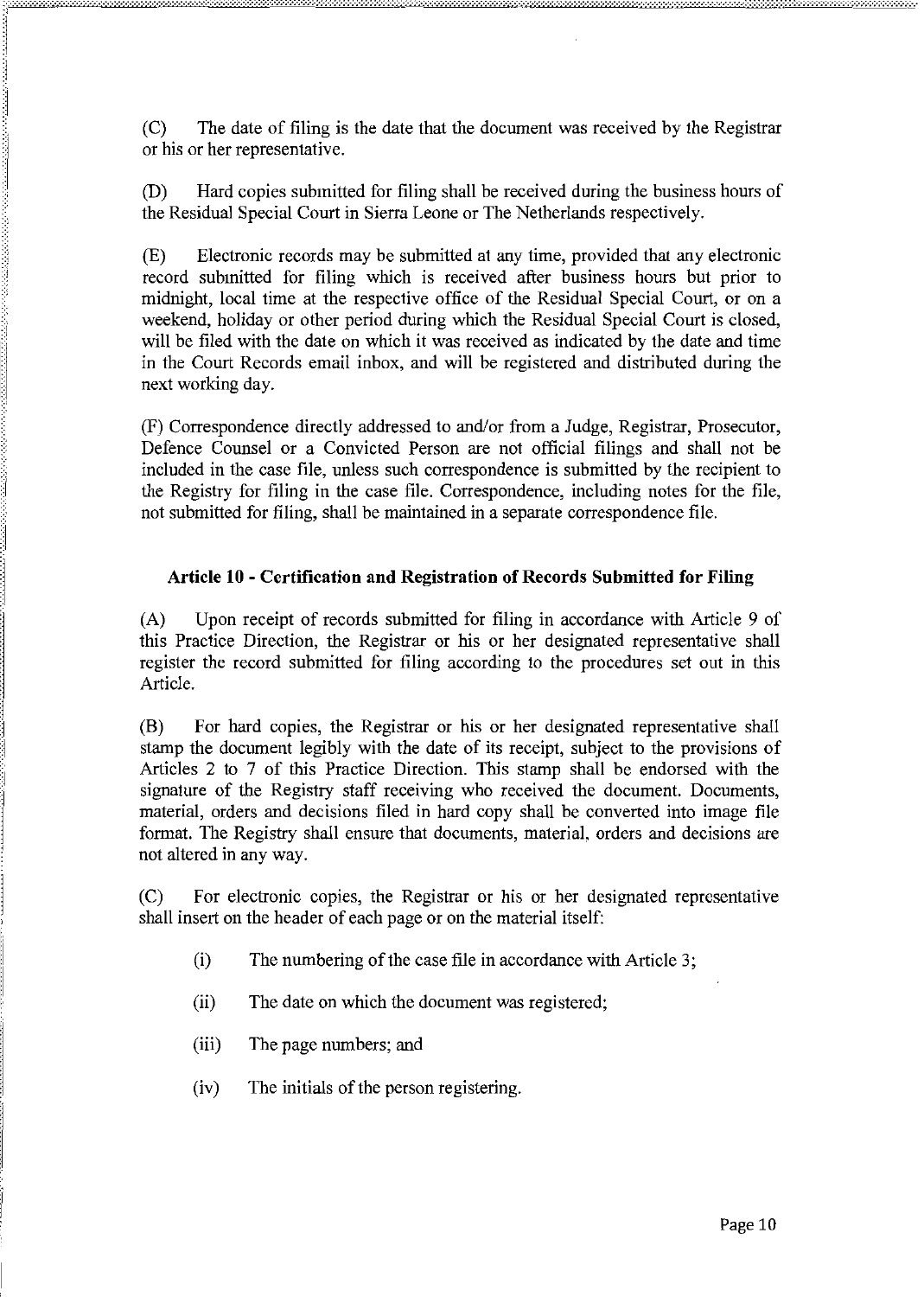### Article 11 - Urgent Measures

(A) Where a document requires urgent measures to be taken, the document shall be submitted to the Registrar or his or her designated representative with an accompanying note bearing the word "URGENT" in bold capital letters.

(B) The Registrar or his or her designated representative shall process and serve the document on an expedited basis.

### Article 12 - Deficient Submissions

(A) The Registrar or his or her designated representative shall be responsible for verifying compliance with the requirements laid down in Articles 2 to 7 of this Practice Direction.

(B) The Registrar or his or her designated representative shall inform the Party, State, organization or person who submitted a deficient document of the deficiency and request that it be corrected. The Registrar or his or her designated representative shall file the document only after the mistakes have been corrected. If the corrected document is tiled outside the time limits set out in the Rules as a result of the deficiency, such document shall be filed in accordance with Article *12bis* of this Practice Direction.

## Article *12bis* - Late Filing

If a document is filed outside the time limits set out in the Rules, in particular Rule 7 ofthe Rules, the Party, State, organization or person filing the document shall indicate the reason for the delay. The Judge or Chamber before which such document is filed shall decide whether to accept the document despite its late filing.

#### Article 13 - Service of Documents

(A) The Registrar or his or her representative shall ensure the service of filed documents.

(B) Service of electronic copies of documents shall be effected by transmitting the document electronically to the person to whom the document is directed. Such persons shall check their e-mail account diligently and regularly.

(C) Service of hard copies of documents shall be effected by personally delivering the document to the person to whom the document is directed or by leaving the document with another person at his last or usual place of residence or work. If the recipient refuses to acknowledge receipt, the Registrar or his or her representative shall record the time, date and place of delivery and the document shall be deemed to have been duly served.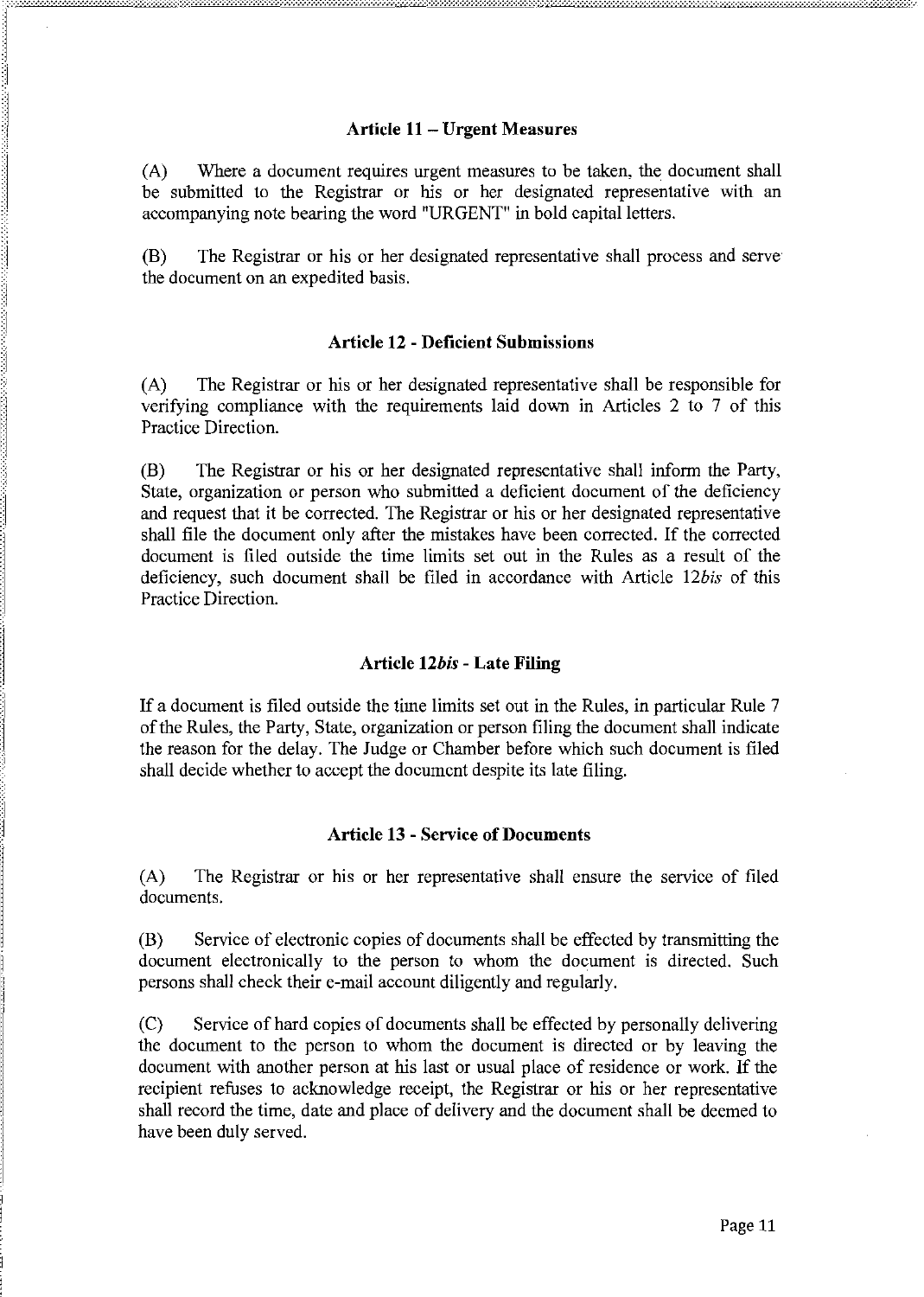- $(D)$ This Article shall not apply to service of the following:
	- $(i)$ the Prosecutor's Request for an Order for Transfer and/or Provisional Detention and the Order for Transfer and/or Provisional Detention on a suspect and his or her counsel, pursuant to Rule 40bis(E) of the Rules; and
	- $(ii)$ the Warrant of Arrest, the Indictment and the Statement on the Rights of the Accused on an accused, pursuant to Rule 55(B) or 58 of the Rules.

## **Article 14 - Transcripts**

(A) The Court Reporters will prepare the transcripts and forward the "Draft" electronic copy to the named individuals on the "Appearance Sheet" within 24 hours of the close of the court that day for their input.

(B) Staff designated by the Registrar shall redact the transcripts using appropriate software pursuant to an order from the President, Designated Judge or Presiding Judge, if a Chambers is appointed.

 $(C)$ A final copy of both the un-redacted and redacted transcript shall be served electronically by the staff designated by the Registrar on all concerned parties not later than 12:00 hours the next working day.

The staff designated by the Registrar shall maintain a list of concerned parties (D) as referred to in paragraph (C), which will include the President, the Designated Judge, (if one is appointed) Chambers and the Registrar.

## **Article 15 - Exhibits**

When a document or other material is tendered in Court and is accepted by the  $(A)$ Court into evidence, staff designated by the Registrar shall:

- $(i)$ Be responsible for the item until it is properly archived; and
- Allocate the item an Exhibit Number and enter the relevant details into  $(ii)$ the Exhibit Log.

When a document or other material is tendered in Court and is not accepted by (B) the Court into evidence, but counsel have indicated they wish to preserve the item for the record, staff designated by the Registrar shall:

- On direction by the Presiding Judge, be responsible for the item until it  $(i)$ is properly archived; and
- Allocate the item an "Identification Only" exhibit number and enter the  $(ii)$ relevant details into a separate "Identification Only" Exhibit Log.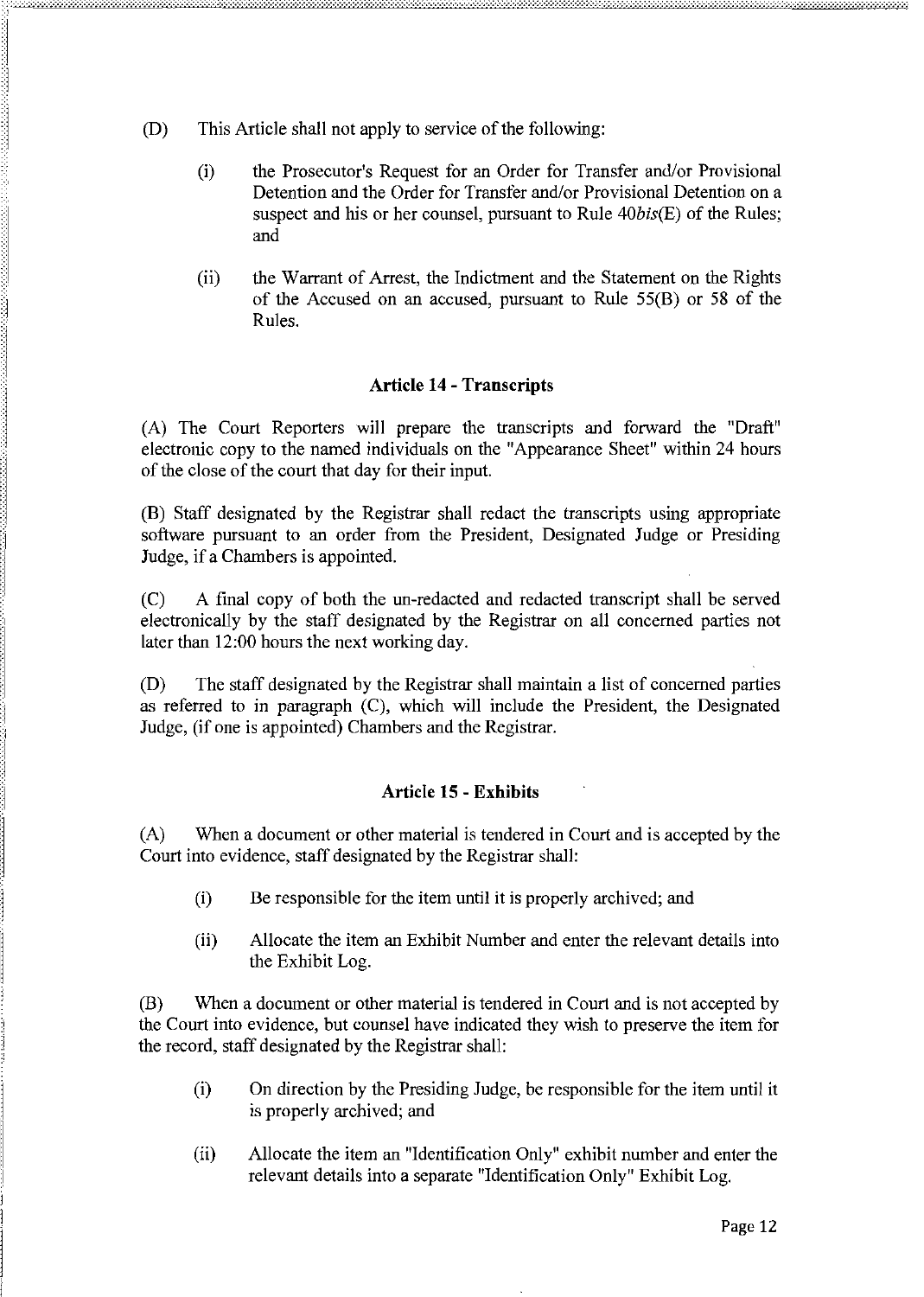(C) Staff designated by the Registrar to allocate exhibit number shall use the following numbering system:

- (i) For exhibits tendered by the Prosecution, the letter "P" and sequential numbering (e.g.  $P-1$ ,  $P-2$ ,  $P-3$  etc.);
- (ii) For exhibits tendered by the Defence, the letter "D" and sequential numbering (e.g. D-I, D-2, D-3 etc.);
- (iii) For all other exhibits, the letter "C" and sequential numbering (e.g. C-1, C-2, C-3 etc.).
- (D) The Exhibit Log shall contain the following information, where applicable:
	- (i) The date of admission;
	- (ii) The witness name or pseudonym, where exhibits are tendered during witness testimony;
	- $(iii)$  The title of the exhibit;
	- (iv) The classification of the exhibit, in accordance with RSCSL classification principles;
	- (v) The language of the document or other material tendered into evidence;
	- (vi) The name of the staff designated by the Registrar to receive the exhibit; and
	- (vii) Any other information deemed necessary by the President or Judge.

#### **Article 16** - Judicial Archives

(A) The Registrar shall designate staff responsible for maintaining the Judicial Archives of the Residual Special Court.

- (B) The Judicial Archives shall contain:
	- (i) Case files;
	- (ii) Official copies of transcripts;
	- (iii) Paper records
	- (iv) Electronic documents;
	- (v) Correspondence files;